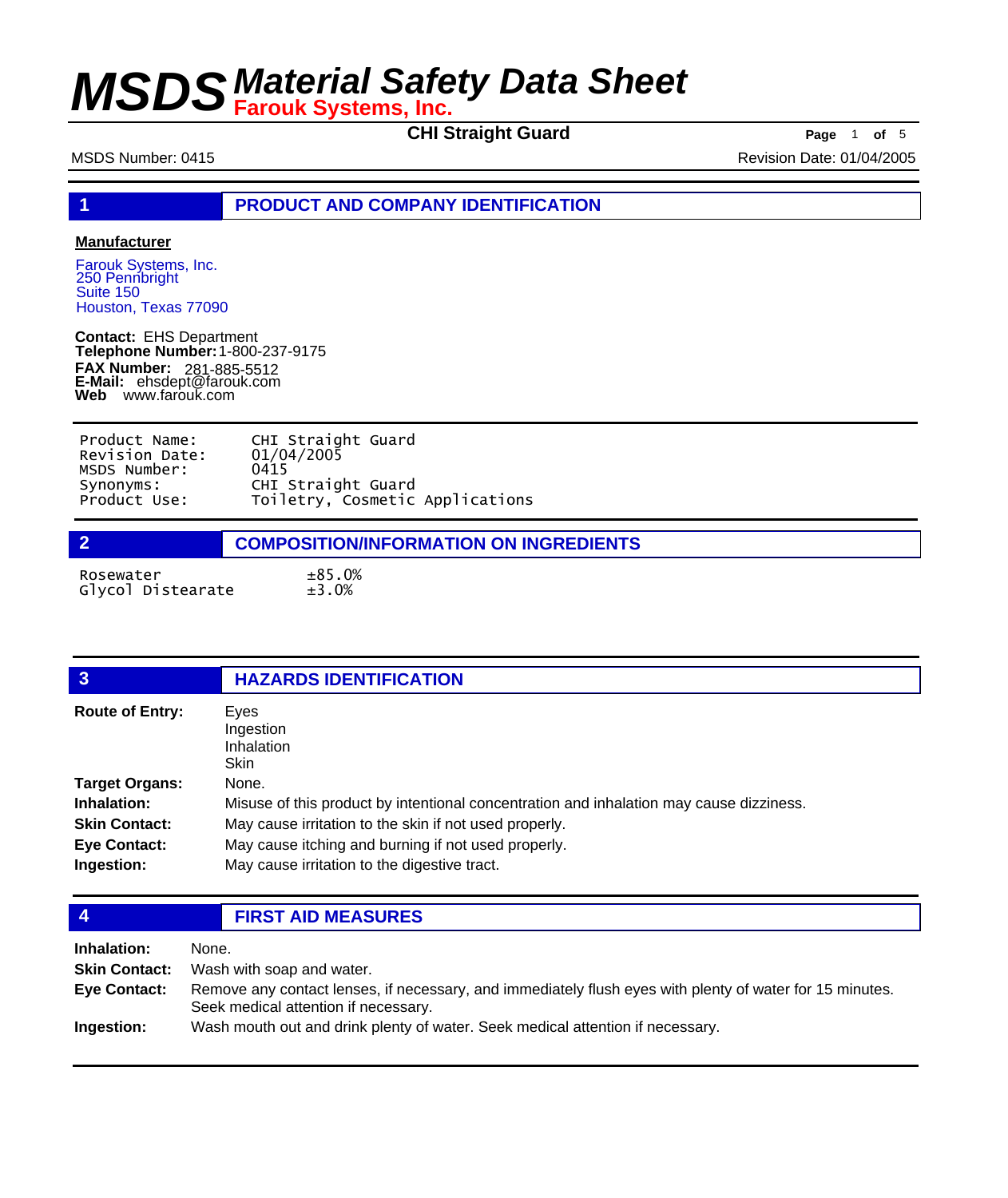**CHI Straight Guard Page** 2 of 5

MSDS Number: 0415 Revision Date: 01/04/2005

**5 FIRE FIGHTING MEASURES**

FLASHPOINT AND METHOD: Not applicable. FLAMMABLE LIQUIDS: Not available. AUTO IGNITION TEMP: None. FLAMMABLE CLASS: None. BURNING RATE OF SOLID: Not available GENERAL HAZARDS: Evacuate personnel downwind of fire to avoid inhalation of fumes and smoke. EXTINGUISHING METHODS: Chemical type foam, CO2(Carbon Dioxide), Dry Chemical, Water Fog HAZARDOUS COMBUSTION PRODUCTS: None.

FIRE FIGHTING PROCEDURES: This product is not flammable.However, hazardous decomposition and combustion products may be formed in a fire situation. Cool exposed containers with water spray to prevent overheating.

FIRE FIGHTING EQUIPMENT: Respiratory and eye protection are required for fire fighting personnel. Full protective equipment (Bunker Gear) and self contained breathing apparatus (SCBA) should be used for all indoor fires and significant outdoor fires. For small outdoor fires, which may be easily extinguished with a portable fire extinguisher, use of a SCBA may not be needed.

## **6 ACCIDENTAL RELEASE MEASURES**

SMALL SPILL: When a spill occurs, use absorbent material on the substance. Dispose of the material according to all local, state and federal regulations. Always use an absorbent material when cleaning up a spill.

ENVIRONMENTAL PRECAUTIONS: Avoid run-off or release into sewers, stormdrains and waterways.

GENERAL PRECAUTIONS: Remove containers away from flammable materials.

### *HANDLING AND STORAGE*

Use appropriate personal protective equipment as specified in Section 8. Handle in a manner consistent with good household/personal techniques and practices. **Handling Precautions:** Keep containers/bottles securely sealed when not in use. Store in cool/dry conditions that do **Storage Requirements:**

not exceed room temperature. Try to store product in temperatures between 40°F to 90° F.

### **8 EXPOSURE CONTROLS/PERSONAL PROTECTION**

These recommendations provide general guideance for handling this product safely. Because specific use conditions may vary, safety procedures should be developed for each specific application of this product. When developing procedures, always consider potential waste, disposal and personal safety issues. **Engineering Controls:** EYES AND FACE: For reasonable foreseeable uses of this product, eye and face protection is not required. SKIN: For reasonable foreseeable uses of this product, skin protection is not required. RESPIRATORY: For reasonable foreseeable uses of this product, respiratory protection is not required. **Protective Equipment:** EXPOSURE GUIDELINES: Overexposure is unlikely. Since all parameters cannot be foreseen, the

use of engineering controls to reduce exposure may be necessary.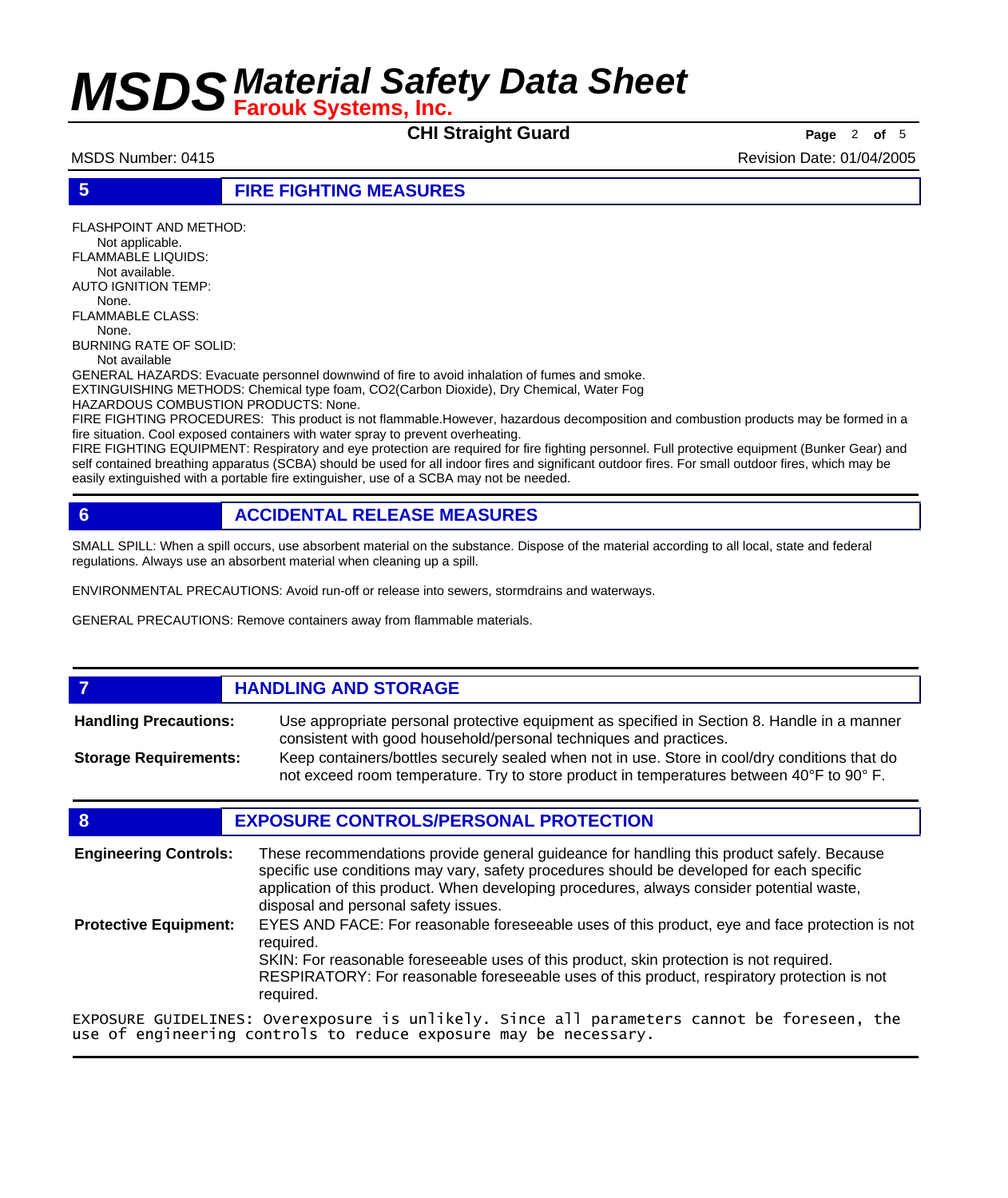**CHI Straight Guard Page** 3 of 5

MSDS Number: 0415 **Revision Date: 01/04/2005** Revision Date: 01/04/2005

### **9 PHYSICAL AND CHEMICAL PROPERTIES**

**Appearance:** White, viscous liquid **Physical State:** Liquid **Odor:** Pleasant, fruity fragrance **pH:** 7.0 **Vapor Pressure:** N/A **Vapor Density:** N/A

## **Boiling Point:** 214° F **Freezing/Melting Pt.:** N/A **Solubility:** Soluble in water.

**Spec Grav./Density:** 1.010

| 10                                            | <b>STABILITY AND REACTIVITY</b> |
|-----------------------------------------------|---------------------------------|
| <b>Stability:</b>                             | <b>YES</b>                      |
| <b>Conditions to avoid:</b>                   | Extreme temperatures.           |
| Materials to avoid (incompatability):         | None.                           |
| Hazardous Decomposition products: None known. |                                 |
| <b>Hazardous Polymerization:</b>              | Will Not Occur.                 |

### **11 TOXICOLOGICAL INFORMATION**

ACUTE: DERMAL LD50: Not available. ORAL LD50: Not available. INHALATION LC50: Not available. EYE EFFECTS: This product may cause irritation to eyes if not used under normal conditions. TARGET ORGANS: NONE. SENSITIZATIONS: Not available. CARCINOGENICITY: IARC: Listed by IARC - No. NTP: Listed by NTP - No. OSHA: Listed by OSHA - No.

MUTAGENICITY: Not available. REPRODUCTIVE EFFECTS: None. TERATOGENIC EFFECTS: Not available.

### **12 ECOLOGICAL INFORMATION**

ENVIRONMENTAL DATA: Not available. ECOTOXICOLOGICAL INFO: Not available. DISTRIBUTION: Not available. CHEMICAL FATE INFO: Not available.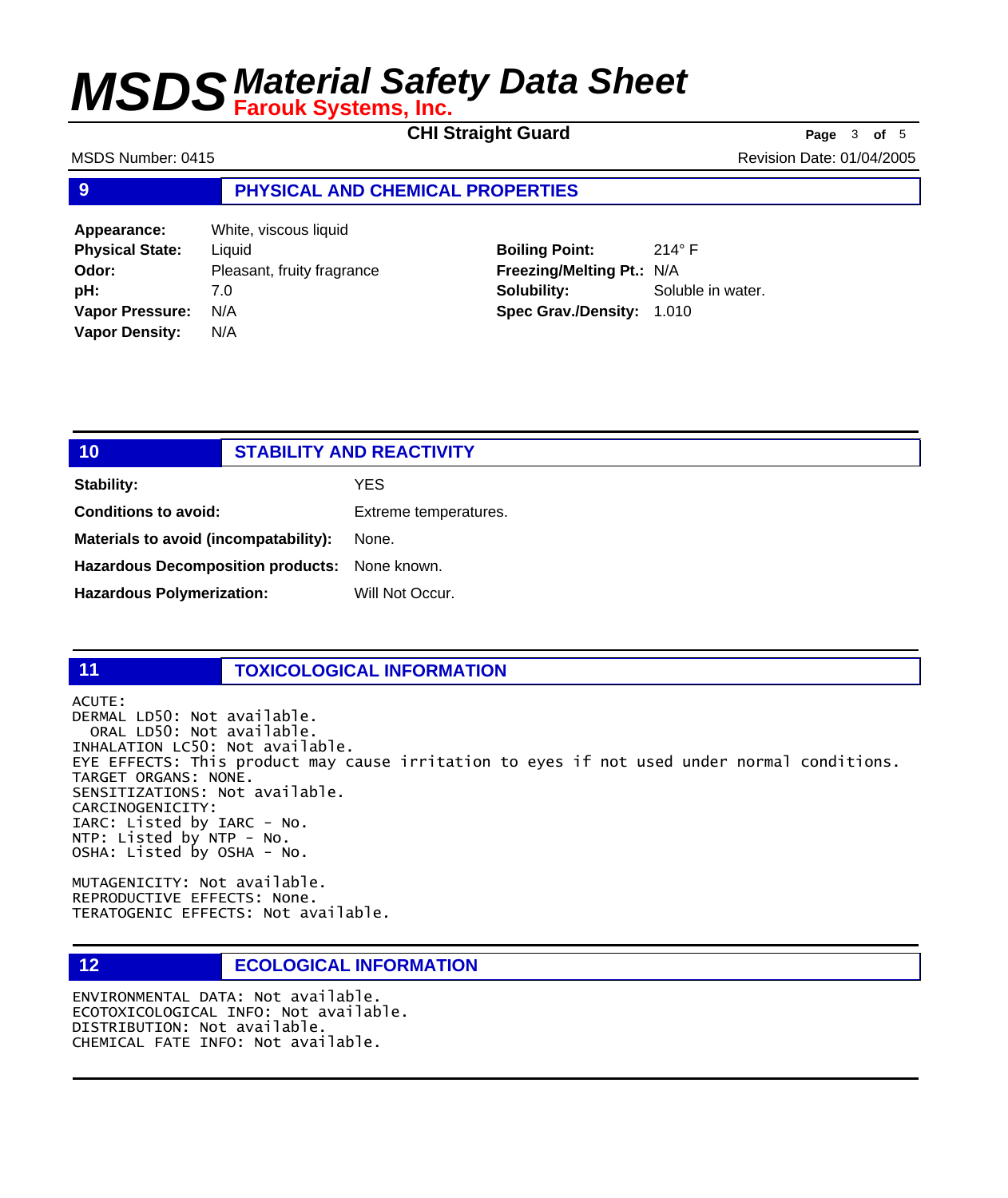**CHI Straight Guard Page** <sup>4</sup> **of** <sup>5</sup>

MSDS Number: 0415 Revision Date: 01/04/2005

### **13 DISPOSAL CONSIDERATIONS**

US EPA Waste Number and Descriptions:

DISPOSAL METHOD: Controlled release of diluted product into a biological wastewater treatment plant. COMPONENT WASTE NUMBER: No EPA Waste Numbers are applicable for this product's components. DISPOSAL INSTRUCTIONS: Dispose of waste material according to local, state and federal rules and regulations.

**14 TRANSPORT INFORMATION**

This product is not regulated as a hazardous material by the United States (DOT) or Canadian (TDG) transportation regulations.

DOT CLASSIFICATION: Shipping Name: CHI Straight Guard Class: None. Non-regulated, non-hazardous

IMDG CLASSIFICATION: Shipping Name: CHI Straight Guard Class: None. Non-regulated, non-hazardous

IATA CLASSIFICATION: Shipping Name: CHI Straight Guard Class: None. Non-regulated, non-hazardous

1-800-424-9300 1-703-527-3887 CHEMTREC

Outside the United States

### **15 REGULATORY INFORMATION**

UNITED STATES: SARA TITLE III (Superfund Amendments and Reauthorization Act) 311/312 HAZARD CATEGORIES Fire: No. Pressure Generating: No. Reactivity: No. Acute: No. 313 REPORTABLE INGREDIENTS: Not applicable. TITLE III NOTES: None. CERCLA(Comprehensive Response, Compensation, and Liability Act) CERCLA RQ: None. TSCA(Toxic Substance Release Act) TSCA REGULATORY: All ingredients are listed in the TSCA Inventory. CANADA: WHMIS(WORKER HAZARDOUS MATERIAL INFORMATION SYSTEM) This product is WHMIS controlled. CANADIAN INGREDIENT DISCLOSURE LIST: None. CANADIAN ENVIRONMENTAL PROTECTION ACT: All intentional ingredients are listed on the DSL(Domestic Substance List). EUROPEAN COMMUNITY: EU REGULATORY: All intentional ingredients are listed on the European's EINECS Inventory. STATE REGULATIONS: Not available. LOCAL REGULATIONS: Not available.